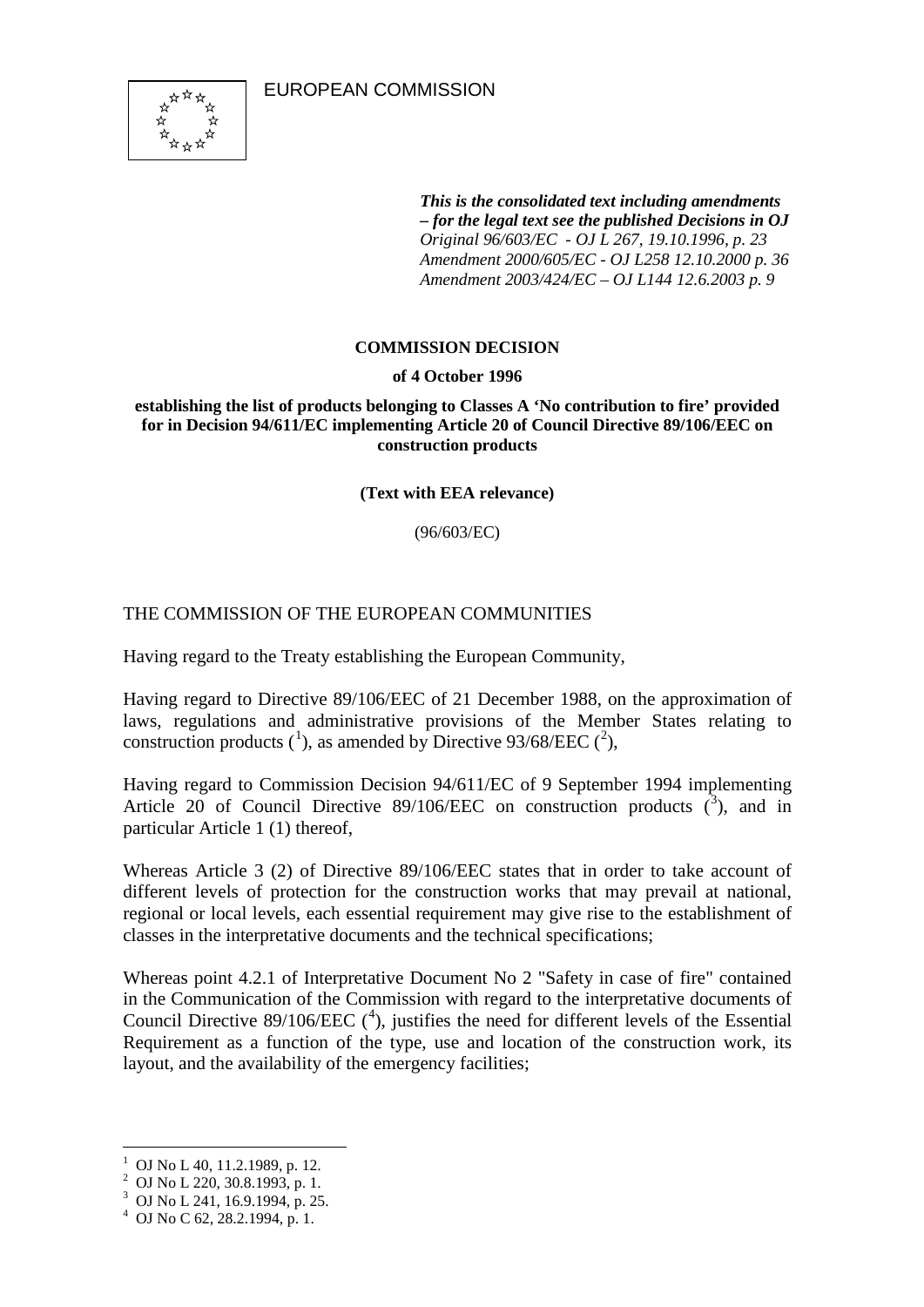Whereas point 2.2 of Interpretative Document No 2 lists a number of interrelated measures for the satisfaction of the Essential Requirement "Safety in case of fire" which together, contribute to the definition of a fire-safety strategy that can be developed in different ways in Member States;

Whereas point 4.2.3.3 of Interpretative Document No 2 identifies one of the measures prevailing in Member States that consists in limiting the generation and spread of fire and smoke within the room of origin (or in a given area) by limiting the contribution of construction products to the full development of a fire;

Whereas the definition of classes of the Essential Requirement depends partially on the level of such limitation;

Whereas the level of limitation may be expressed only by different levels of product performance, in the products end-use conditions, in reaction to a fire;

Whereas point 4.3.1.1 of the Interpretative Document No 2 specifies that to enable the reaction-to-fire performance of products to be evaluated, a harmonized solution will be developed which may utilize full or bench-scale tests that are correlated to relevant real fire scenarios;

Whereas this solution lies in a system of classes which are not included in the interpretative document but which were adopted in Decision 94/611/EC;

Whereas in the system of classes contained in Decision 94/611/EC, the category 'No contribution to fire' was established with a view to covering products which do not need to be tested for their reaction to fire and which are referred to as Classes A in Tables 1 and 2 and, additionally, in Table 1 as 'list of non-combustible products';

Whereas Article 20 (2) of Directive 89/106/EEC indicates the procedure to be followed for the adoption of the provisions necessary for the establishment of classes of requirements in so far as they are not included in the interpretative documents;

Whereas the measures provided for in this Decision are in accordance with the opinion of the Standing Committee on Construction,

## HAS ADOPTED THIS DECISION

### **Article 1**

The materials, and products made from them, that are listed in the Annex to this Decision, shall, on account of their low level of combustibility and subject to the conditions also set out in the Annex, be classified in Classes A1 and  $AI<sub>FL</sub>$  as provided for in Tables 1 and 2 of the Annex to Decision 2000/147/EC.

For the purpose of this classification, no reaction-to fire testing of those materials and products made from them shall be required.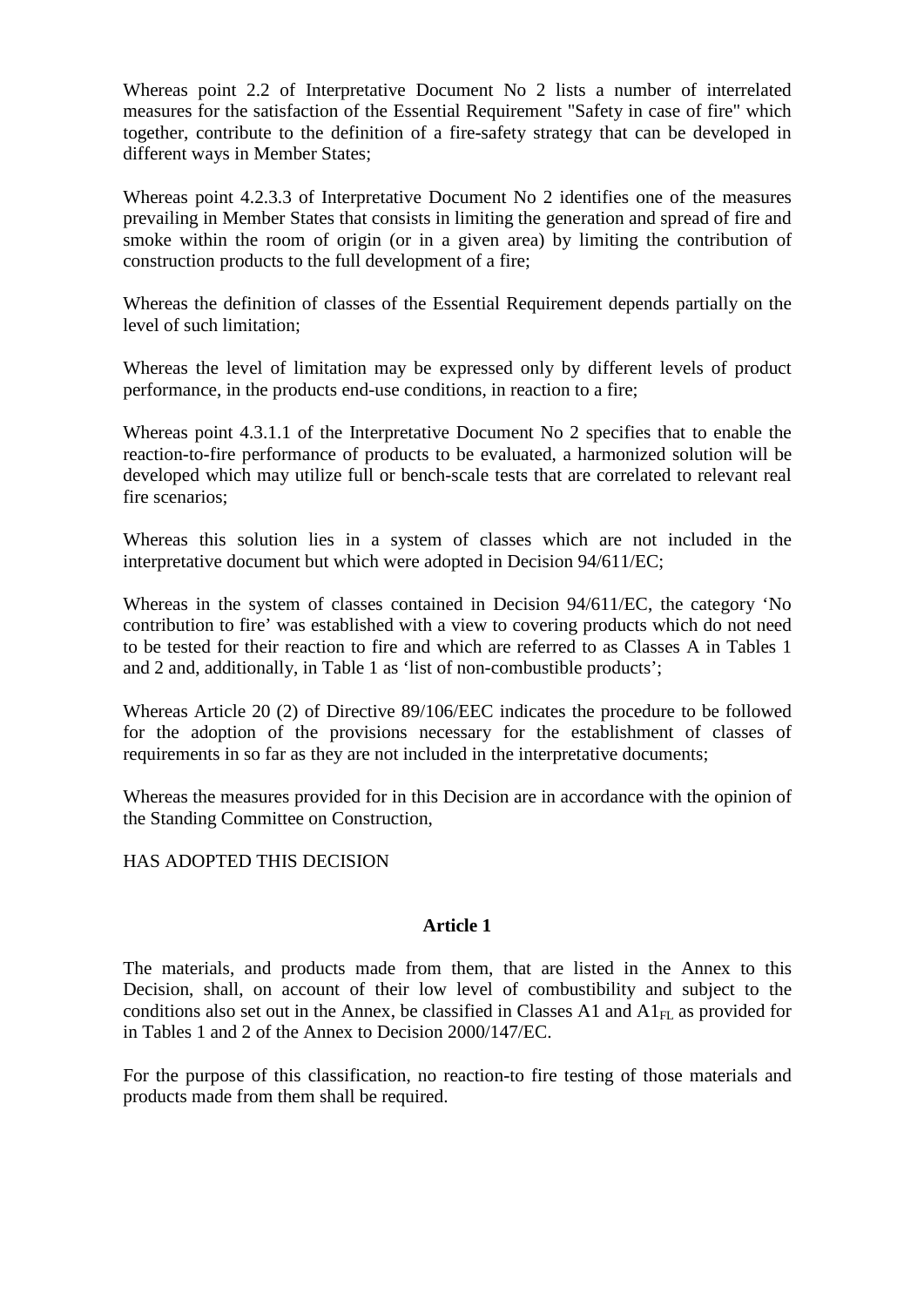# **Article 2**

This Decision is addressed to the Member States.

Done at Brussels, 4 October 1996.

*For the Commission*

Martin BANGEMANN

*Member of the Commission*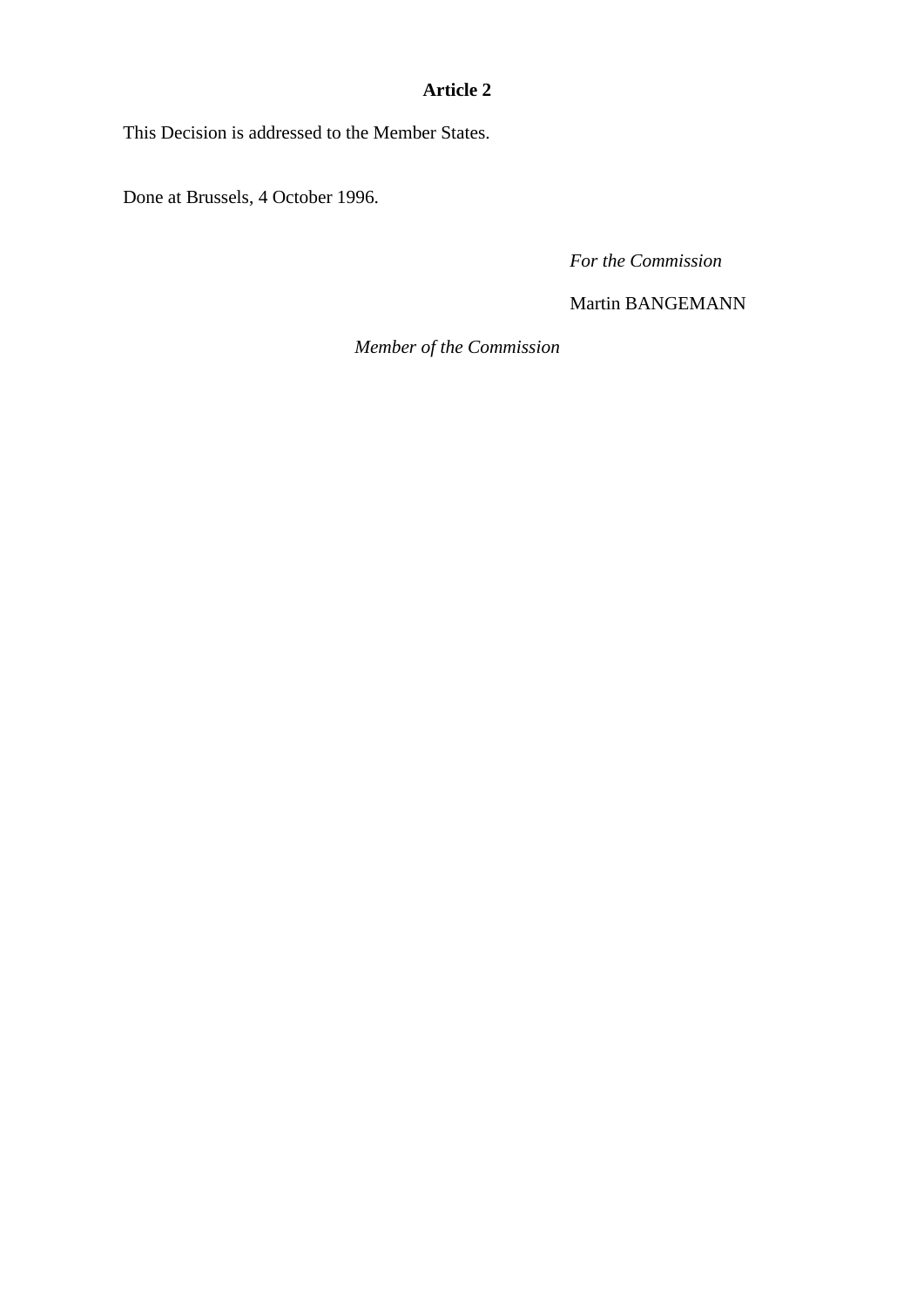### *ANNEX*

#### Materials to be considered as reaction to fire Classes A1 and  $AI$ <sub>FL</sub> as provided for in Decision **2000/147/EC without the need for testing**

#### *General notes*

Products should be made only of one or more of the following materials if they are to be considered as Class A1 and Class  $A1_{FL}$  without testing. Products made by gluing one or more of the following materials together will be considered Class A1 and Class  $A1_{FL}$  without testing provided that the glue does not exceed 0.1% by weight or volume (whichever is the more onerous).

Panel products (e.g. of insulating material) with one or more organic layers, or products containing organic material which is not homogeneously distributed (with the exception of glue) are excluded from the list.

Products made by coating one of the following materials with an inorganic layer (e.g. coated metal products) may also be considered as Class A1 and Class  $A1_{FL}$  without testing.

None of the materials in the table is allowed to contain more than 1.0% by weight or volume (whichever is the more onerous) of homogeneously distributed organic material.

| Material                                                                                                | <b>Notes</b>                                                                                                                                                                                                     |
|---------------------------------------------------------------------------------------------------------|------------------------------------------------------------------------------------------------------------------------------------------------------------------------------------------------------------------|
| Expanded clay                                                                                           |                                                                                                                                                                                                                  |
| Expanded perlite                                                                                        |                                                                                                                                                                                                                  |
| Expanded vermiculite                                                                                    |                                                                                                                                                                                                                  |
| Mineral wool                                                                                            |                                                                                                                                                                                                                  |
| Cellular glass                                                                                          |                                                                                                                                                                                                                  |
| Concrete                                                                                                | Includes ready-mixed concrete and precast<br>reinforced and prestressed products                                                                                                                                 |
| Aggregate concrete (dense and lightweight mineral<br>aggregates, excluding integral thermal insulation) | May contain admixtures and additions (e.g. PFA),<br>pigments and other materials. Includes precast<br>units.                                                                                                     |
| Autoclaved aerated concrete units                                                                       | Units manufactured from hydraulic binders such as<br>cement and/or lime, combined with fine materials<br>(siliceous material, PFA, blast furnace slag), and<br>cell generating material. Includes precast units. |
| Fibre cement                                                                                            |                                                                                                                                                                                                                  |
| Cement                                                                                                  |                                                                                                                                                                                                                  |
| Lime                                                                                                    |                                                                                                                                                                                                                  |
| Blast furnace slag/pulverised fly ash (PFA)                                                             |                                                                                                                                                                                                                  |
| Mineral aggregates                                                                                      |                                                                                                                                                                                                                  |
| Iron, steel and stainless steel.                                                                        | Not in finely divided form.                                                                                                                                                                                      |
| Copper and copper alloys                                                                                | Not in finely divided form                                                                                                                                                                                       |